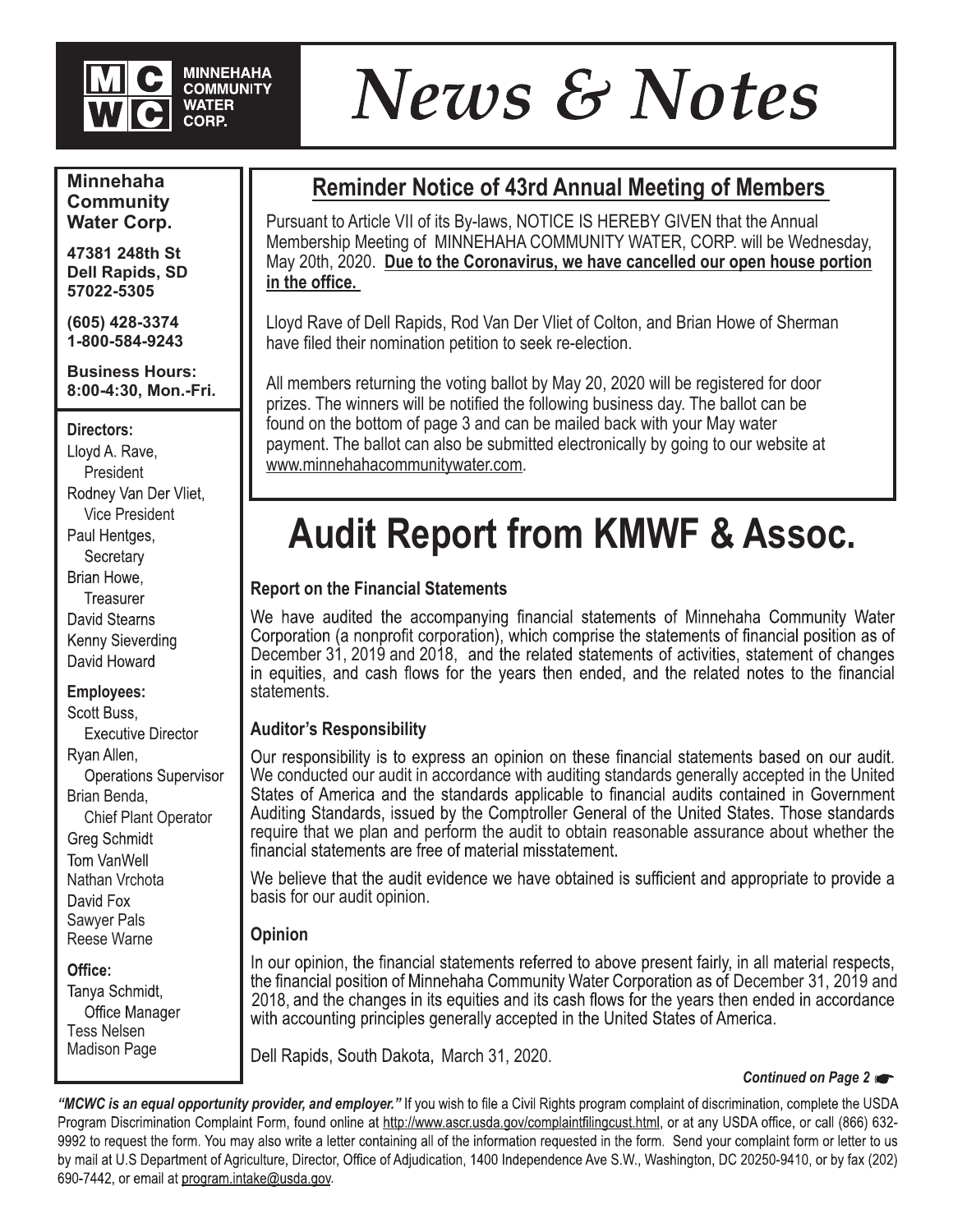#### **Continued from Page 1**

#### MINNEHAHA COMMUNITY WATER CORPORATION STATEMENTS OF FINANCIAL POSITION DECEMBER 31, 2019 AND 2018

#### **ASSETS**

|                                                                     | 2019             | 2018             |
|---------------------------------------------------------------------|------------------|------------------|
| Property, Plant and Equipment                                       |                  |                  |
| Land                                                                | \$<br>311,909    | \$<br>257,378    |
| Utility plant, pumps, wells and distribution system                 | 47,737,911       | 46,665,648       |
| Office building, vehicles, shop and office equipment                | 2,479,447        | 2,368,120        |
| Construction work in progress                                       | 48,171           | 40,725           |
|                                                                     |                  |                  |
|                                                                     | 50,577,438       | 49,331,871       |
| Less: Accumulated depreciation                                      | (20, 594, 937)   | (19, 379, 344)   |
| <b>Total Property, Plant and Equipment</b>                          | 29,982,501       | 29,952,527       |
|                                                                     |                  |                  |
| <b>Other Noncurrent Assets</b>                                      |                  |                  |
| Investment in debt securities                                       | 875,300          | 666,123          |
| Notes receivable, net of current maturities                         |                  | 17,416           |
| Prepaid pension fund surcharge                                      | 266,163          | 276,199          |
| Investment in Lewis & Clark Rural Water System, less                |                  |                  |
| accumulated amortization of \$290,989 in 2019 and \$290,989 in 2018 | 4,339,438        | 4,386,210        |
| <b>Total Other Noncurrent Assets</b>                                | 5,480,901        | 5, 345, 948      |
|                                                                     |                  |                  |
| <b>Current Assets</b>                                               |                  |                  |
| Cash and cash equivalents                                           | 1,420,680        | 1,777,251        |
| Trade accounts receivable                                           | 21,505           | 76,275           |
| Interest receivable                                                 | 4,014            | 3,916            |
| Materials and supplies inventory                                    | 306,400          | 300,563          |
| Current portion of note receivable                                  |                  | 3,364            |
| Prepaid expenses                                                    | 88,728           | 72,095           |
| <b>Total Current Assets</b>                                         | 1,841,327        | 2,233,464        |
| <b>Total Assets</b>                                                 | \$37,304,729     | \$37,531,939     |
|                                                                     |                  |                  |
| EQUITIES AND LIABILITIES                                            |                  |                  |
|                                                                     |                  |                  |
|                                                                     | 2019             | 2018             |
| <b>Net Assets</b>                                                   |                  |                  |
| Contributions for construction                                      | \$<br>17,273,887 | 17,154,011<br>\$ |
| Less accumulated amortization                                       | (8,841,237)      | (8,383,683)      |
| Net contributions for construction                                  | 8,432,650        | 8,770,328        |
| Membership Investments                                              | 3,407,325        | 3,349,325        |
| Retained earnings - designated capital reserve                      | 167,278          | 160,660          |
| Retained earnings - undesignated                                    | 20,718,310       | 20,154,446       |
|                                                                     |                  |                  |
| <b>Total Net Assets</b>                                             | 32,725,563       | 32,434,759       |
| Long-Term Debt, Net of Current Maturities                           | 2,991,199        | 3,454,369        |
|                                                                     |                  |                  |
| <b>Current Liabilities</b>                                          |                  |                  |
| Current portion of long-term indebtedness                           | 463,170          | 446,861          |
| Accounts payable                                                    | 110,271          | 167,371          |
| Accrued interest payable                                            | 14,991           | 17,630           |
| Meter deposits                                                      | 20,750           | 19,550           |
| Prepaid customer accounts                                           | 14,094           | 13,564           |
| Other current liabilities                                           | 78,065           | 90,789           |
|                                                                     |                  |                  |
| <b>Total Current Liabilities</b>                                    | 701,341          | 755,765          |
| <b>Deferred Credits</b>                                             |                  |                  |
|                                                                     | 854,518          |                  |
| Refundable member advances for construction                         |                  | 817,420          |
| Other deferred credits                                              |                  |                  |
|                                                                     | 32,108           | 69,626           |
|                                                                     |                  |                  |
| <b>Total Deferred Credits</b>                                       | 886,626          | 887,046          |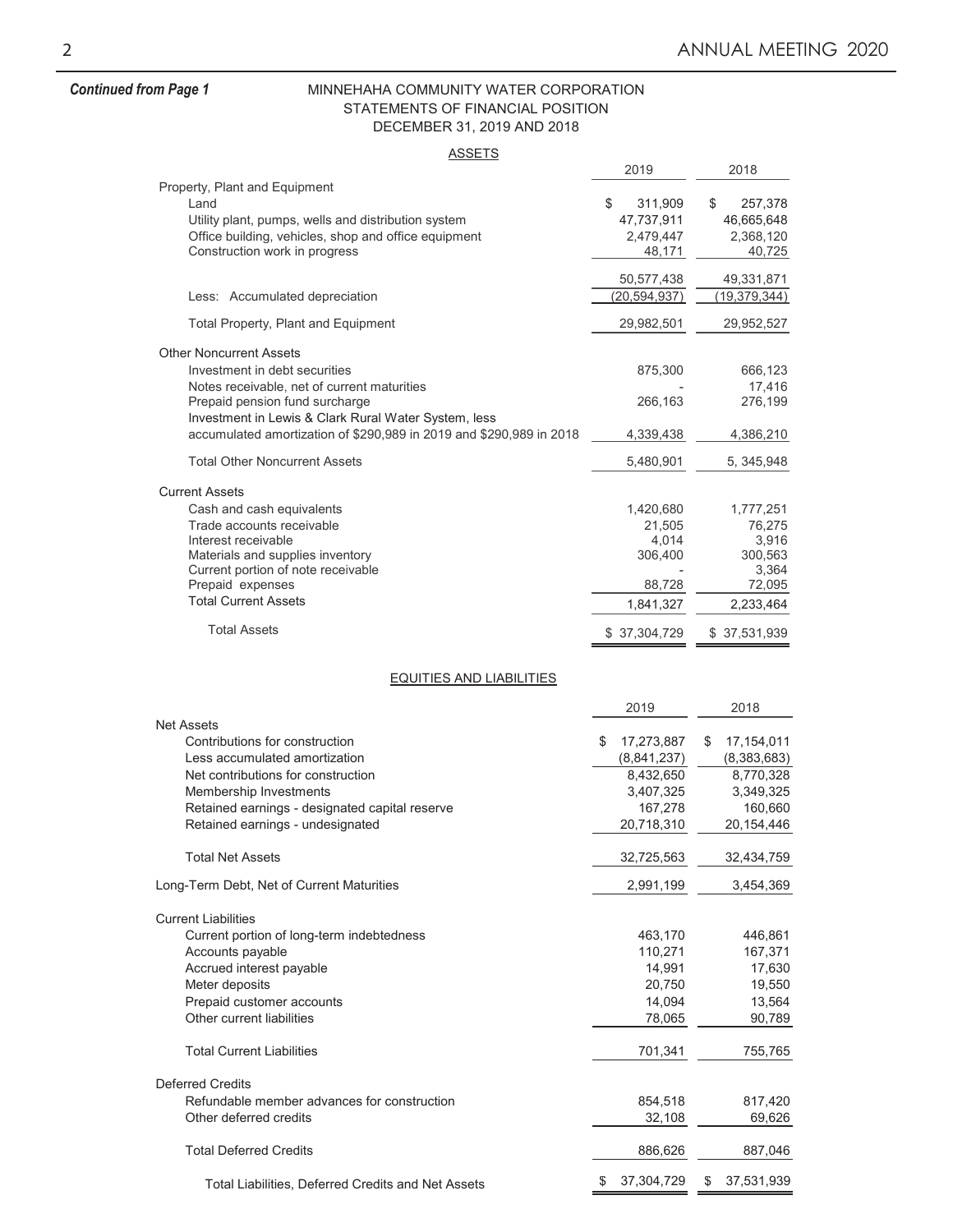#### *Continued from Page 2*

|                                                                                                                                                                                                                                                                 | 2019                                                                                         |    | 2018                                                                                         |  |
|-----------------------------------------------------------------------------------------------------------------------------------------------------------------------------------------------------------------------------------------------------------------|----------------------------------------------------------------------------------------------|----|----------------------------------------------------------------------------------------------|--|
| Operating Income<br>Metered sales to customers<br>Customer fee and charges<br>Service revenues<br>Good intention fees<br>Equipment rental<br>Miscellaneous<br><b>Total Operating Income</b>                                                                     | \$<br>4,080,307<br>24,714<br>22,319<br>6,100<br>5,130<br>50,750<br>4,189,320                 | \$ | 3,898,391<br>25,389<br>24,878<br>8,100<br>6,260<br>129,081<br>4,092,099                      |  |
| <b>Operating Expense</b>                                                                                                                                                                                                                                        |                                                                                              |    |                                                                                              |  |
| Source of supply expense<br>Pumping expense<br>Water treatment expense<br>Transmission and distribution expenses<br>General operations expense<br>Administrative and general expense<br>Casualty claims expense<br>Amortization expense<br>Depreciation expense | 619,402<br>211,743<br>349,120<br>469,657<br>204,569<br>881,278<br>2,112<br>46,772<br>821,105 |    | 407,589<br>243,522<br>388,194<br>485,031<br>182,616<br>814,729<br>1,502<br>46,772<br>769,185 |  |
| <b>Total Operating Expense</b>                                                                                                                                                                                                                                  | 3,605,758                                                                                    |    | 3,339,140                                                                                    |  |
| Net Income From Operations                                                                                                                                                                                                                                      | 583,562                                                                                      |    | 752,959                                                                                      |  |
| Financial Income (Expense)<br>Interest income<br>Interest expense<br>Financial Income (Expense), Net                                                                                                                                                            | 103,518<br>(137, 657)<br>(34, 139)                                                           |    | 42,839<br>(153, 471)<br>(110, 632)                                                           |  |
| Other Income (Expense)<br>Patronage dividend revenues<br>Gain/(Loss) on sale of inventory<br>Gain on sale of equipment<br>Investment earnings                                                                                                                   | 3,944<br>1,390<br>8,600<br>7,128                                                             |    | 2,579<br>(37, 808)<br>23,121<br>(13,709)                                                     |  |
| Other (Expense) Income, Net                                                                                                                                                                                                                                     | 21,062                                                                                       |    | (25, 817)                                                                                    |  |
| Net Income                                                                                                                                                                                                                                                      | 570.485                                                                                      |    | 616.510                                                                                      |  |

) and (  $\overline{3}$  ) and (  $\overline{3}$  ) and (  $\overline{3}$  ) and (  $\overline{3}$  ) and (  $\overline{3}$  ) and (  $\overline{3}$  ) and (  $\overline{3}$  ) and (  $\overline{3}$  ) and (  $\overline{3}$  ) and (  $\overline{3}$  ) and (  $\overline{3}$  ) and (  $\overline{3}$  ) and (  $\overline{3}$ 

 $-3e - 3e - 3e - 3e - 3e - 3e - 3e - 3e$ €

> !"##\$%&%&'()\*\*+#",-'.&,\$/0'()/12'3),"#4'5&66), **Annual Meeting - May 20th, 2020 Minnehaha Community Water, Corp. Voting Ballot**

- 1. To be registered and counted as having been duty notified of said annual meeting and to be counted towards the quorum required (if any) for conduction the annual meeting. The state of the state of the state of the state of the state of the state of the state of the state of the state of the state of the state of the state of the state of the state of the s
- 2. I was provided the following:

| a. Copy of the annual Audit Report (page 1, 2, and 3 of newsletter)                                                                                                                                                                |                                                                                                                                                                                                                                |                          | 'ote       |
|------------------------------------------------------------------------------------------------------------------------------------------------------------------------------------------------------------------------------------|--------------------------------------------------------------------------------------------------------------------------------------------------------------------------------------------------------------------------------|--------------------------|------------|
| b. Copy of May 22nd, 2019 Annual Meeting Minutes (top of page 4)<br>3. To state that I have received, read and considered the motion made and seconded and cast my vote for                                                        |                                                                                                                                                                                                                                |                          |            |
| approval of the previous annual meeting minutes of May 22nd, 2019 to be recorded as                                                                                                                                                |                                                                                                                                                                                                                                | <b>AYE</b><br><b>NAY</b> |            |
| To state that I have received, read and considered the motion made and seconded and cast my vote for<br>4.                                                                                                                         |                                                                                                                                                                                                                                | <b>AYE</b>               | <b>NAY</b> |
| approval of the Audit Report<br>5. To vote in election of directors: Rod Van Der Vliet of Colton, Lloyd Rave of Dell Rapids and Brian Howe of                                                                                      |                                                                                                                                                                                                                                |                          |            |
| Sherman, have filed nominating petitions with the office for election.                                                                                                                                                             |                                                                                                                                                                                                                                | <b>AYE</b>               | <b>NAY</b> |
| elect to cast a unanimous ballot electing them to a new 3 year term.                                                                                                                                                               |                                                                                                                                                                                                                                |                          |            |
| SIGNATURE: The contract of the contract of the contract of the contract of the contract of the contract of the contract of the contract of the contract of the contract of the contract of the contract of the contract of the     | DATE: the contract of the contract of the contract of the contract of the contract of the contract of the contract of the contract of the contract of the contract of the contract of the contract of the contract of the cont |                          |            |
| <b>PRINT NAME:</b> The contract of the contract of the contract of the contract of the contract of the contract of the contract of the contract of the contract of the contract of the contract of the contract of the contract of | Account #:                                                                                                                                                                                                                     |                          |            |